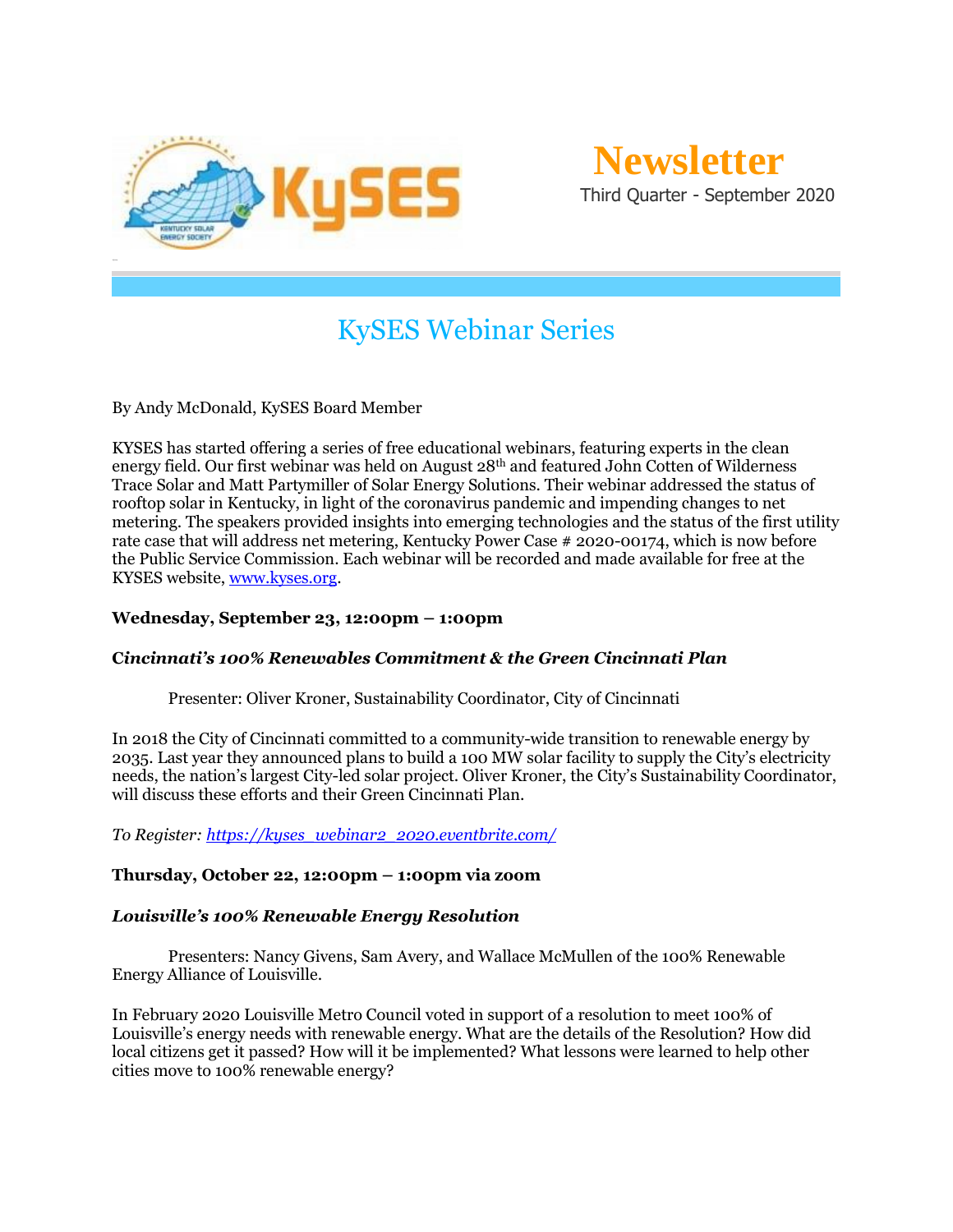*To Register, visit [www.kyses.org.](http://www.kyses.org/) Registration will be available later in September.*

We encourage KySES supporters to get involved and help us to advance clean energy in Kentucky. Feel free to contact any Board Member to ask questions, comment on our efforts, and to get involved.



## Kentucky Power Company Files First Rate Case Seeking to Change Net Metering Terms - KySES Joins Other Community Advocates to Formally Intervene in Rate Case

By Andy McDonald, KYSES Board Member

On May 29, 2020, Kentucky Power Company (KPC) filed a Notice of Intent with the Public Service Commission to open a general rate case. Their filing includes proposed changes to their net metering tariff which would sharply reduce the value of solar generation for their future net metering customers. It would place solar customers into a complicated time-of-use rate structure and would greatly under-value excess solar generation fed back to the utility.

KPC's filing also proposes large rate increases for residential customers - a 25% increase to both the fixed customer charge (rising to \$17.50 per month) and the energy charge (rising to \$0.12/kWh). During this time of economic crisis, with so many families struggling through the coronavirus pandemic, KYSES stands opposed to these large rate increases.

KySES will be co-intervening in the rate case along with the Mountain Association and Kentuckians For The Commonwealth (KFTC) and will be represented by Tom FitzGerald of the Kentucky Resources Council. Our petition to intervene was approved by the PSC on August 5, 2020, despite KPC's motion objecting to KySES' intervention.

KySES has joined the Mountain Association and KFTC to intervene in the rate case to advocate for fair solar net metering policies and reasonable rates for the customers of Kentucky Power. Formally intervening in the rate case allows KySES and its partners to fully engage in the ratemaking process with testimony, discovery, and cross-examination.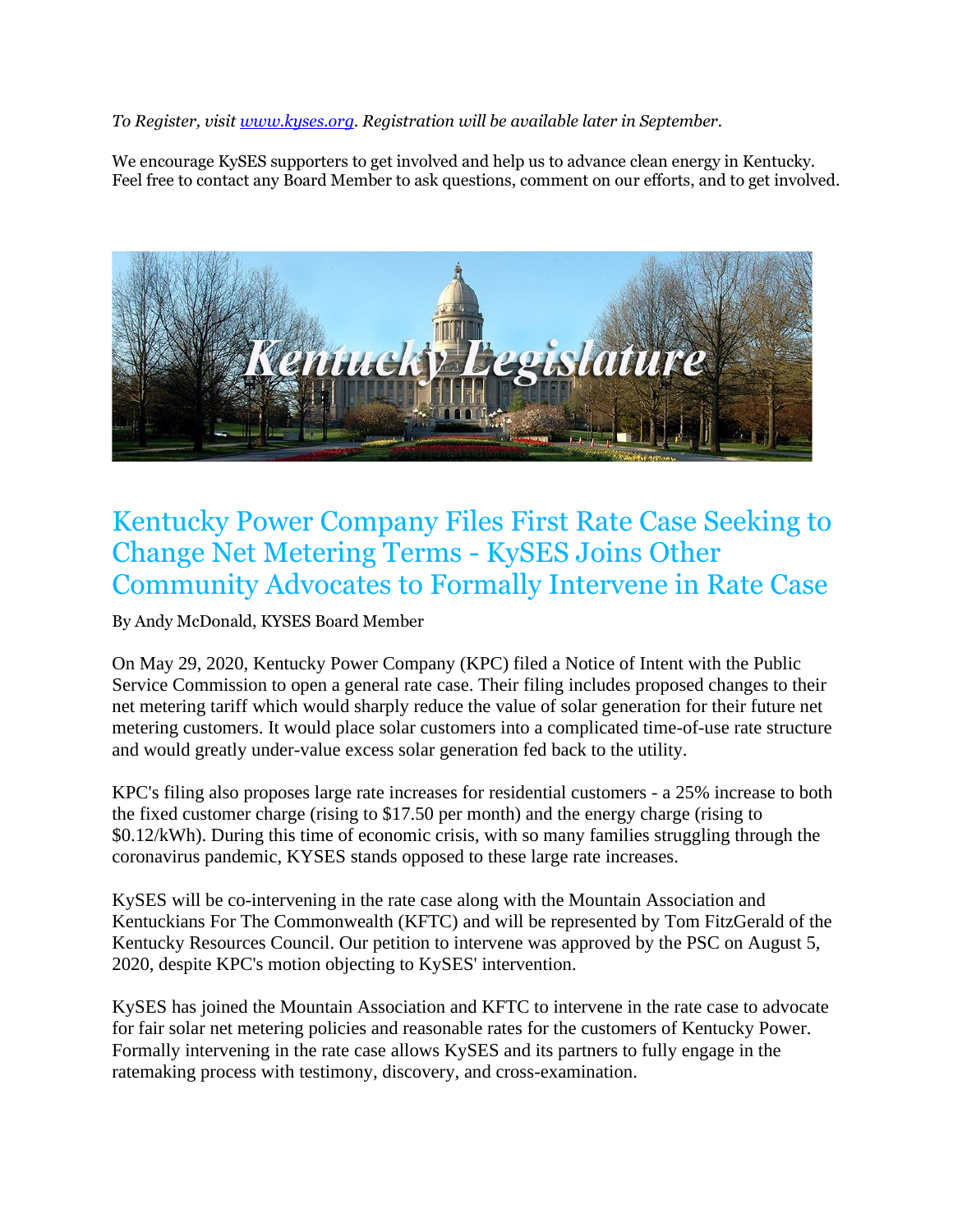This is the first rate case filed by a Kentucky electric utility since passage of the controversial anti-net metering bill in 2019. SB100 directed the PSC to determine the net metering rates used to compensate solar customers, a measure solar advocates fear could lead to the devaluation of customer-owned solar energy and the suppression of Kentucky's emerging rooftop solar market. As the first rate case that will address changes to net metering, this case may establish precedent for how the PSC will handle the net metering issue for all of the state's regulated utilities.

According to KySES member Seth Long, a resident of Ermine, Kentucky, the Executive Director of HOMES Inc., and a net metering customer of Kentucky Power, "Solar energy has enormous potential for the people of Eastern Kentucky. The cost of solar power has fallen 80% to 90% in the last 10 years, making it accessible to so many more people. Rooftop solar could help so many people in our area get control of their rapidly rising energy bills and gain some financial security. That's why I am so disappointed with Kentucky Power's proposal to cut the compensation rate for net metering and undermine their customer's ability to benefit from solar energy."

Concerned citizens may file public comments in this rate case. To send comments via email, include the case number (2020-00174) within the subject line and send to psc.info@ky.gov. Provide your full name and place of residence in the body of the e-mail. You can also mail your comment: Public Service Commission, 211 Sower Boulevard, Post Office Box 615, Frankfort, Kentucky, 40602-0615. Public comments, although accepted at any time, are suggested to be sent by the hearing scheduled for November 18-19, 2020. Case documents may be found at: [https://psc.ky.gov/PSC\\_WebNet/ViewCaseFilings.aspx?case=2020-00174](https://psc.ky.gov/PSC_WebNet/ViewCaseFilings.aspx?case=2020-00174) 

For more information, please contact Andy McDonald, vice-chair, Kentucky Solar Energy Society, at 502-699-2553 or [Andy@ApogeeClimate.org.](mailto:Andy@ApogeeClimate.org)

# Never Waste a Crisis

By Kris O'Daniel, KYSES Board Member

COVID should amplify the beginning momentum for greening electrification. Since greening the grid contributes directly to a greener and healthier planet and is the one sure job-creating sector, this is where investment takes place to obtain an immediate and more vigorous economic recovery.

Climate change overlayered with COVID-19 should be a good starting point for finding better ways to electrify, serve all areas at affordable rates, - reasonable is a word of the past; performance is what counts. That's because rebuilding communities towards a healthier, more prosperous, and resilient future is the way to secure investments and better returns. Never before has energy been more critical to prosperity, communication, transportation, and survival. And never have we had a better menu of technical choices to select the right thing to feed into individual needs.

Kentucky utilities and the regulating authorities now need to take on additional roles focusing on performance measures to be part of a significant economic development that benefits their business opportunities. If they don't and stick to the same old track, they'll lose customers and investor interest. Over the five years 2012-2017, utilities lost 36% of their revenue from the industrial customer base.

Rules need to be adjusted and set, so they work toward the right goals, then the right things will follow, and keep the better momentum rolling. Utilities around the country are now investing in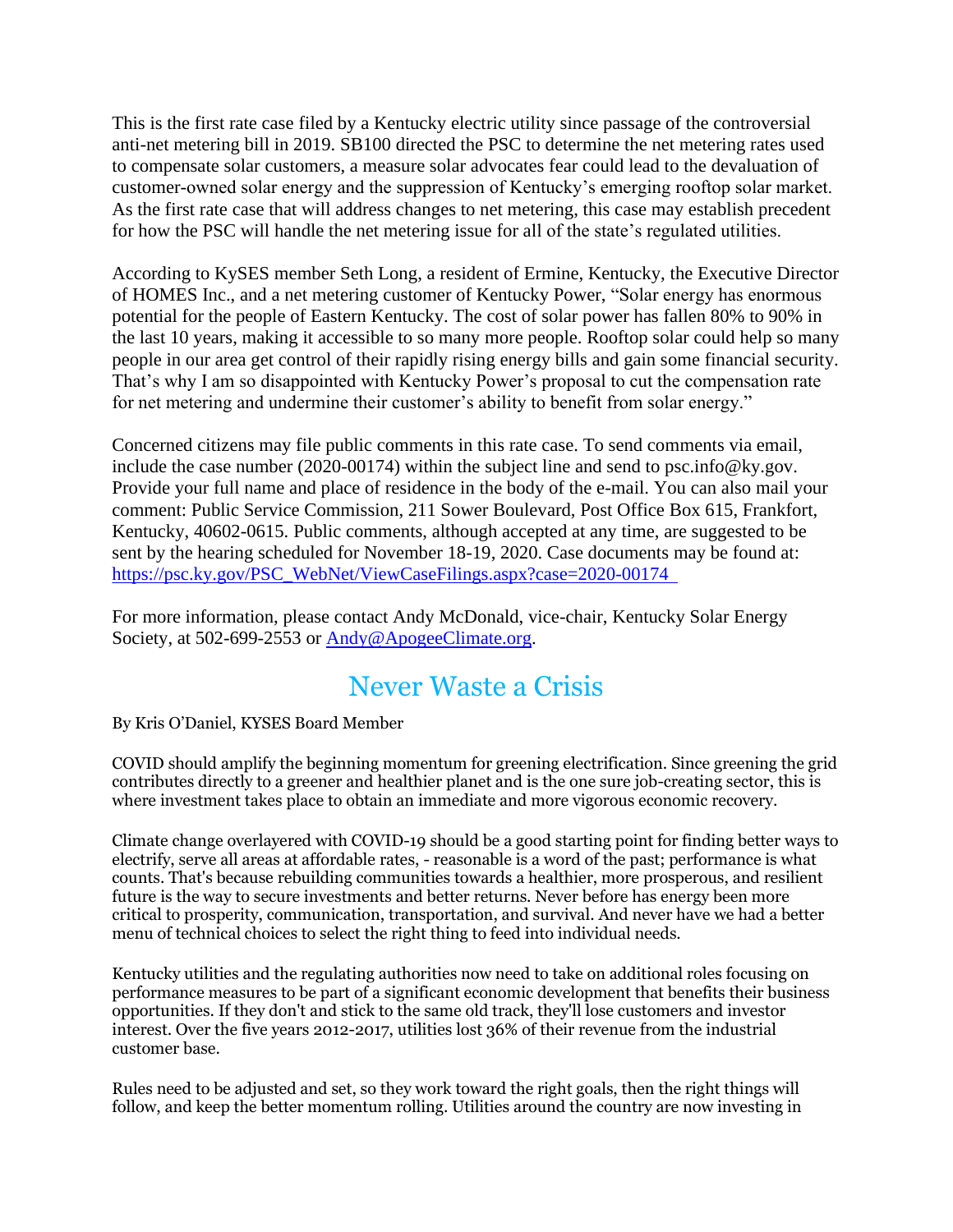diversified solutions like distributed energy combined with storage to perform with better electric services at a much lower cost and higher revenues. Their focus is on reliability and efficiency.

Utilities are investment machines that can choose to invest in the right infrastructure from customer-related energy efficiency investment like data technology and advanced metering to distributed energy resources and storage. But following traditional accounting methods, regulation in Kentucky has rewarded the utilities for capital growth like expensive infrastructure expenditures, and the conventional rate-structure then has allowed for a rate increase to recover capital expenses without looking at the overall performance.

Performance-based regulation is needed.

Letting utilities strive for capital investments without focusing on performance can be a costly affair for the customers and shareholders, as there are cheaper and other ways to go, better solutions. The utilities are improving their credit profile, focusing on areas with a more guaranteed rate of return, which is meeting clean energy goals, upgrading grid efficiency, and data collection, combining battery storage with distributed generation.

An innovative approach is all that's needed, and innovation often comes out of crisis. Utility data programs and services should be transparent, so data is actively collected, analyzed, and used as steering for how to achieve more efficiency and other needs. It's about producing desired outcomes most cost-effectively while expanding the customer base.

Rather than investing in expensive distribution lines, the utilities could provide storage in areas of risk, located at their substations or in homes with remote locations. At times that's the cheapest and the more economical solution. It would benefit both economic and environmental recovery and provide much-needed resilience at an affordable cost.

Looking at Kentucky's investor-owned utilities, Kentucky Power Company that serves Eastern Kentucky is leading this group with the highest electricity rates for residential and commercial customers and with the highest revenue per customer. Kentucky Power also is the leading utility in all of Kentucky with the highest amount of power outages. Customers in Eastern Kentucky would benefit from a performance-based regulation where everybody will benefit and progress, not only Kentucky Power shareholders.

## Solar and Honey: Solar Farms Should Become Pollinator Habitats & Help Save the Bees

By Wallace McMullen, KySES Board Chair and Barbara Szubinska

Bees and other insects pollinate flowers, ensuring that plants reproduce and yield fruit and other products. Bees contribute to pollinating nearly 75% of all human food crops worldwide. But humans have put major stress on insect pollinator habitats with pesticides, land development, lots of pavement, altered hydrologic patterns, and other actions. As a result, insect species have declined significantly. Loss of these insect species could have negative global impacts — wiping out crops, elevating food production costs, and compromising human nutrition.

But we have a new solution. Researchers at the US Department of Energy's (DOE) [Argonne National](https://phys.org/news/2018-08-solar-energy-bees.amp?utm_source=ACORE+Master+Mailing+List&utm_campaign=165540ca5b-EMAIL_CAMPAIGN_2018_08_01_02_38_COPY_01&utm_medium=email&utm_term=0_6ccfb2f247-165540ca5b-59344729&mc_cid=165540ca5b&mc_eid=71335ceee0&mc_cid=f41e7fad9b&mc_eid=24564ab9be)  [Laboratory,](https://phys.org/news/2018-08-solar-energy-bees.amp?utm_source=ACORE+Master+Mailing+List&utm_campaign=165540ca5b-EMAIL_CAMPAIGN_2018_08_01_02_38_COPY_01&utm_medium=email&utm_term=0_6ccfb2f247-165540ca5b-59344729&mc_cid=165540ca5b&mc_eid=71335ceee0&mc_cid=f41e7fad9b&mc_eid=24564ab9be) are investigating ways to use pollinator-friendly solar power as a way to reinvigorate pollinator habitats. By studying solar energy facilities that are combined with pollinator habitats on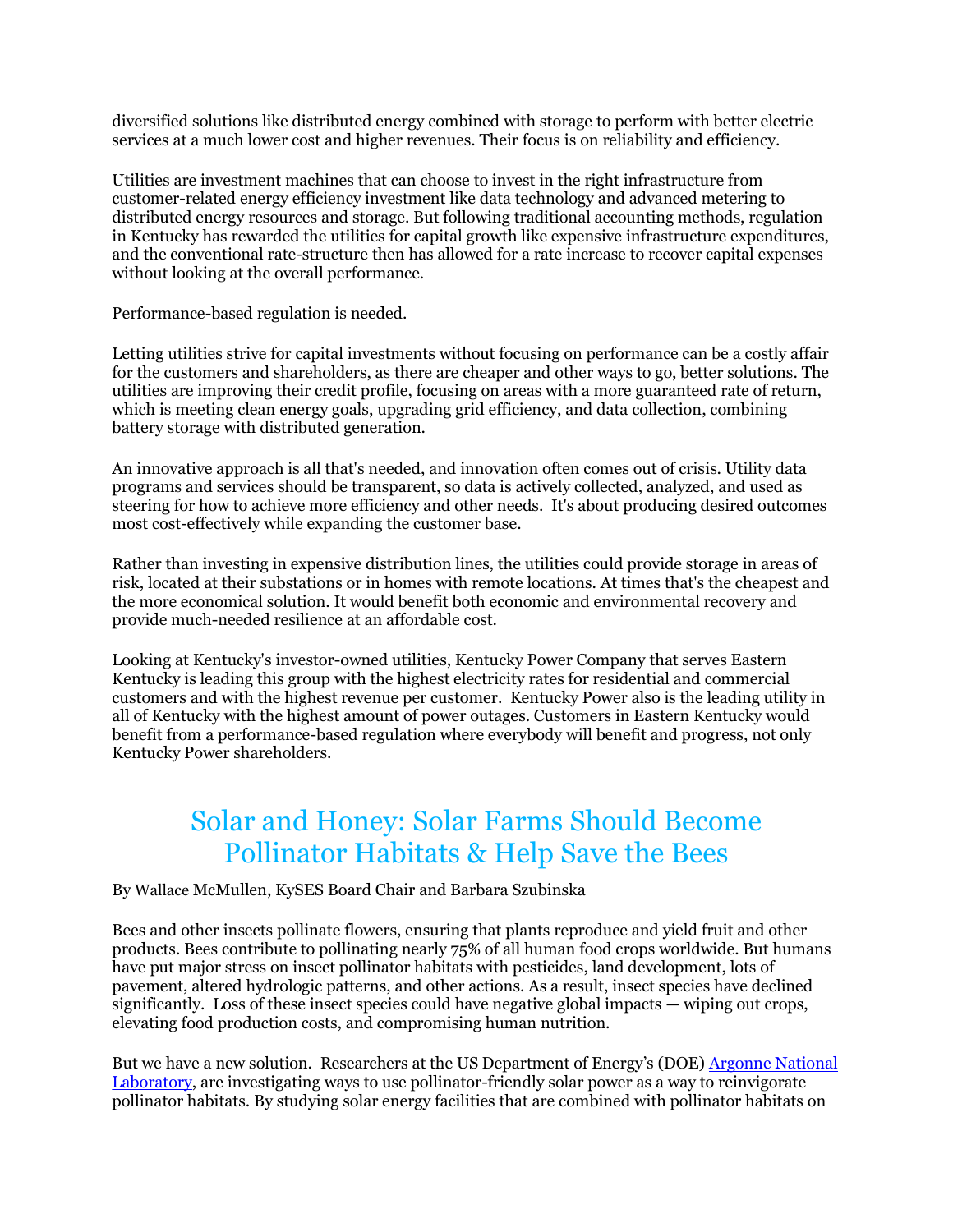site, researchers hope to encourage rehabilitating pollinator populations that play such a crucial role in national and global agricultural industries. Results indicate that solar farms can be good pollinator habitats.

With the goals of conserving habitat, maintaining ecosystem function, and supporting multiple ongoing human land uses in the landscape, researchers in Argonne's Environmental Science (EVS) division have found that the area around solar panels may provide an ideal location for the plants that attract pollinators.

Several recent initiatives have featured the creation and maintenance of [pollinator habitats at US](https://pubs.acs.org/doi/10.1021/acs.est.8b00020)  [utility-scale facilities,](https://pubs.acs.org/doi/10.1021/acs.est.8b00020) typically planting seed mixes of regional native plants such as milkweed and other wildflowers within the solar infrastructure footprint after construction. Sowing plant seed can be done among solar panels, or in areas adjacent to the solar facility, with the intent to attract and support native insect pollinators by providing food sources, refuge, and nesting habitat.

More traditional US utility-scale management practices have been intended to minimize or prohibit the growth of vegetation within the facility footprint. These are practices such as:

- placement of gravel
- establishment and maintenance of turf grass
- regular mowing
- herbicide application

Hopefully, these practices will be discarded in coming years, both among new solar farm installations, and by modification of practices at existing installations. Indeed, several states (New York, Minnesota, Maryland, Vermont, and Illinois) mandate that solar farms be pollinator-friendly. Illinois and other states and organizations also offer Solar Site Pollinator manuals and score cards. (Feel free to pass this article to any KY utility executive that you think needs to see it).

On the business side, Connexus Energy partnered with Bolton Bees to install apiaries on their solar farms. Travis and Chiara Bolton, owners of Bolton Bees in St. Paul, MN, have been harvesting honey from the sites for three years. "SolarHoney" is sold at grocery stores, and a portion is given to solar garden subscribers or donated to local community fundraising events.

Spreading knowledge about the desirability of a symbiosis of solar farms and pollinator habitats may widen appreciation among community members and local governments for a positive role in agricultural production as well as in electricity production of solar farms. It may also persuade solar developers to rethink the landscape design around their larger installations.

For more information, see:<https://fresh-energy.org/beeslovesolar/>

and: [https://www.power-grid.com/2020/06/02/kentucky-residents-and-businesses-help-build](https://www.power-grid.com/2020/06/02/kentucky-residents-and-businesses-help-build-pollinator-friendly-community-solar-array/#gref)[pollinator-friendly-community-solar-array/#gref](https://www.power-grid.com/2020/06/02/kentucky-residents-and-businesses-help-build-pollinator-friendly-community-solar-array/#gref)

### **Upcoming Events**

**The 44th (Virtual) Annual Governor's Conference on Energy & the Environment, Oct. 13-14**